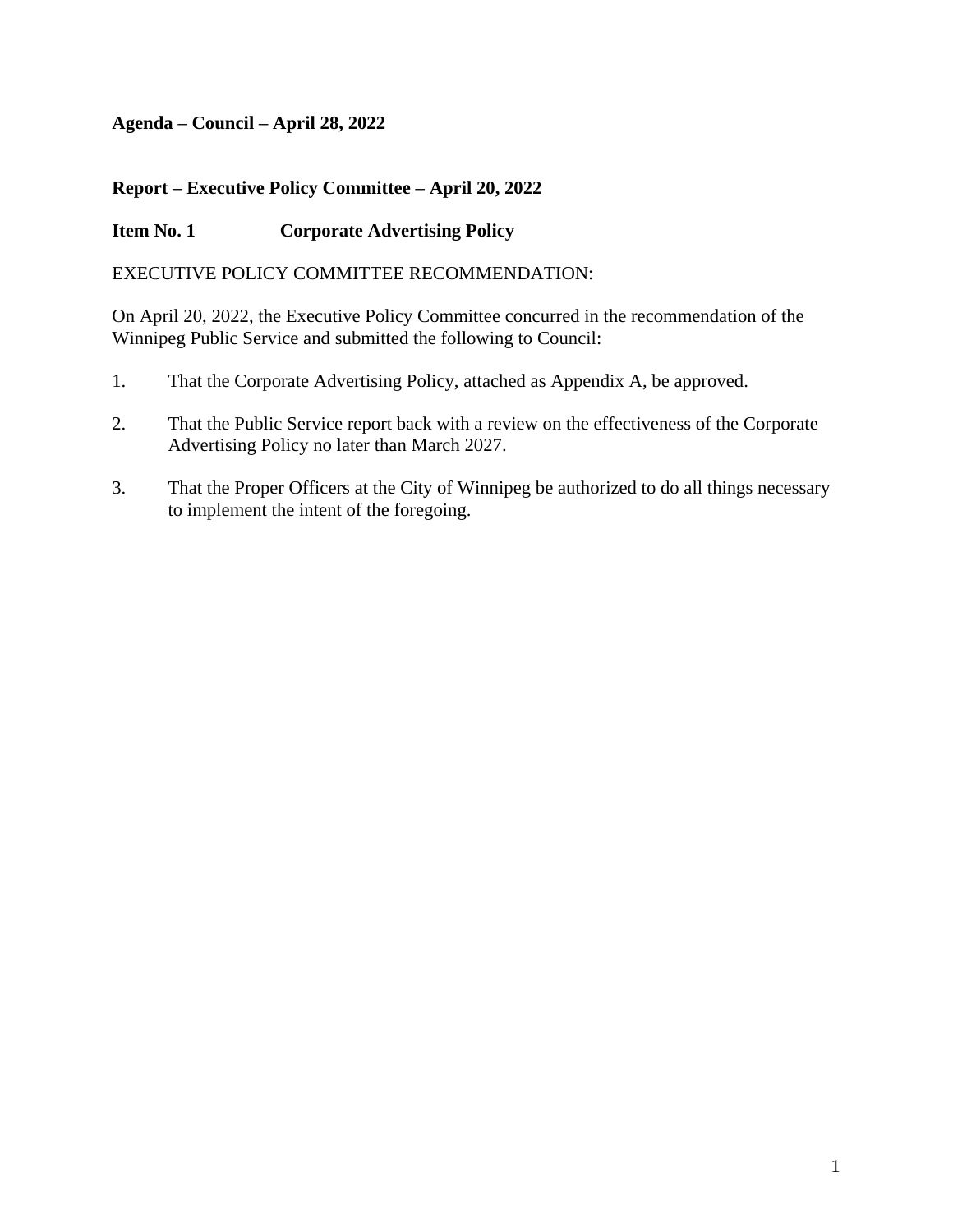#### **Agenda – Council – April 28, 2022**

#### **Report – Executive Policy Committee – April 20, 2022**

#### DECISION MAKING HISTORY:

#### EXECUTIVE POLICY COMMITTEE RECOMMENDATION:

On April 20, 2022, the Executive Policy Committee concurred in the recommendation of the Winnipeg Public Service and submitted the matter to Council.

#### COUNCIL DECISION:

On February 24, 2022, Council concurred in the recommendation of the Executive Policy Committee and adopted the following:

1. That an extension of time of up to 60 days be granted for the Winnipeg Public Service to report back with an advertising policy for Council's consideration.

#### EXECUTIVE POLICY COMMITTEE RECOMMENDATION:

On February 16, 2022, the Executive Policy Committee submitted to Council that an extension of time of up to 60 days be granted for the Winnipeg Public Service to report back with an advertising policy for Council's consideration.

#### COUNCIL DECISION:

On July 22, 2021, Council concurred in the recommendation of the Executive Policy Committee and adopted the following:

1. That the Winnipeg Public Service be directed to report back in 180 days with an advertising policy for Council's consideration.

#### EXECUTIVE POLICY COMMITTEE RECOMMENDATION:

On July 14, 2021, the Executive Policy Committee considered the Council Motion of June 24, 2021, and submitted the matter to Council.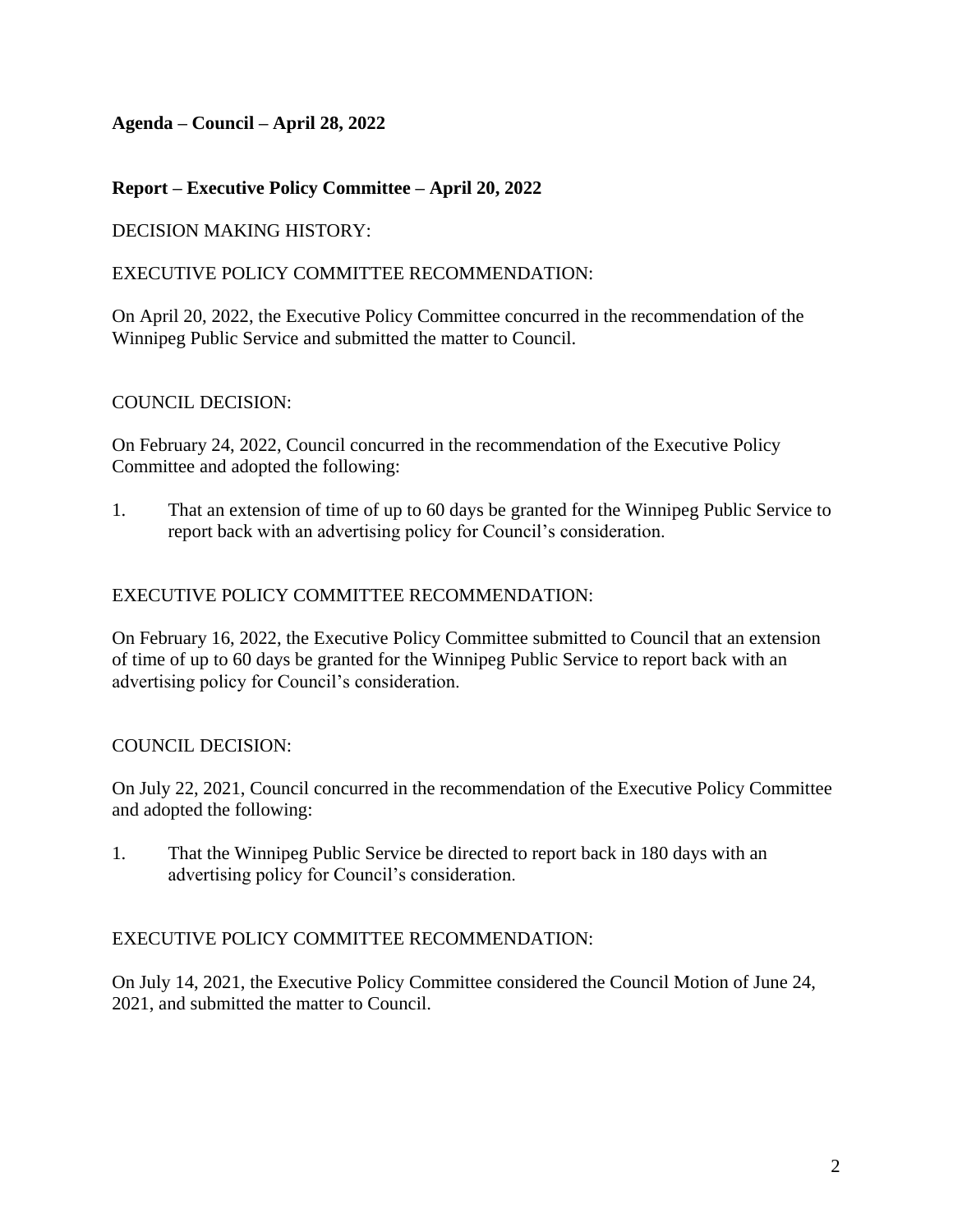**Agenda – Council – April 28, 2022**

#### **Report – Executive Policy Committee – April 20, 2022**

DECISION MAKING HISTORY (continued):

COUNCIL DECISION:

On June 24, 2021, Council ruled automatic referral of the following motion to the Executive Policy Committee:

Moved by Councillor Nason, Seconded by Councillor Klein,

WHEREAS the City of Winnipeg Charter, By-laws and Council Policies require the City of Winnipeg to advertise through media outlets for a variety of matters;

AND WHEREAS the City of Winnipeg additionally regularly chooses to undertake advertising that supports the delivery of services to the public;

AND WHEREAS Cities such as Toronto and Ottawa have policies regarding advertising;

AND WHEREAS having a Council adopted policy would be beneficial to ensure that advertising is undertaken to assist in the provision of City services and projects and should be consistent with the City's vision, mission, and values and not compromise or contradict the City of Winnipeg Charter, any by-law or policy of the City, or reflect negatively on the City's public image;

THEREFORE BE IT RESOLVED that the Winnipeg Public Service be directed to report back in 180 days with an advertising policy for Council's consideration.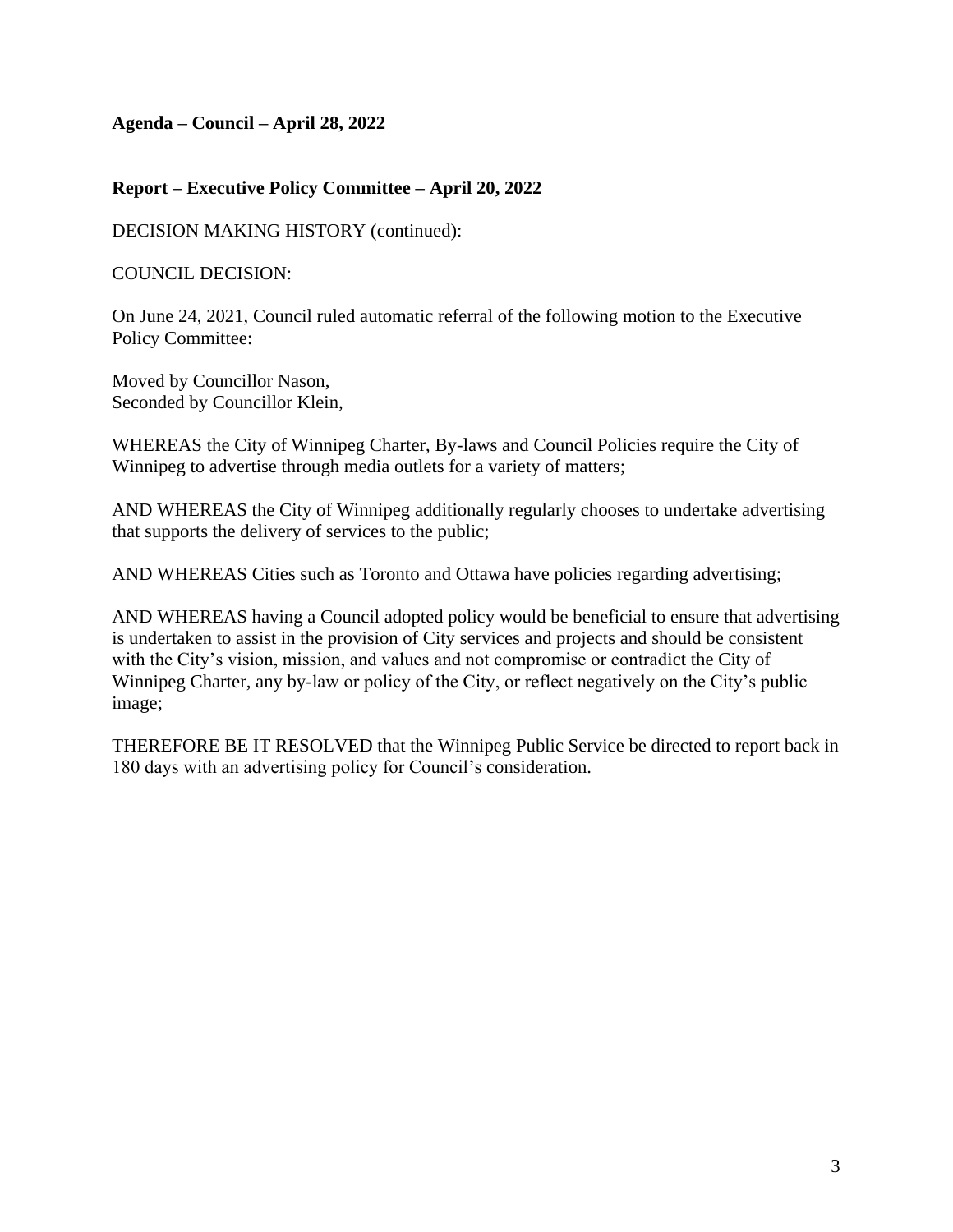# **ADMINISTRATIVE REPORT**

**Title:** Corporate Advertising Policy

**Critical Path:** Executive Policy Committee – Council

#### **AUTHORIZATION**

| <b>Author</b> | <b>Department Head</b> | <b>CFO</b> | CAO     |
|---------------|------------------------|------------|---------|
| K. McLure     | Wiltshire              | N/A        | M. Jack |

#### **EXECUTIVE SUMMARY**

The City of Winnipeg (City)'s vision is to be a vibrant, healthy, and inclusive city for all Winnipeg residents and visitors. Its mission is to achieve effective and efficient service delivery through a collaborative, engaged, and value-driven organizational culture guided by the values of accountability, diversity, respect, trust, and transparency.

The Corporate Advertising Policy (Policy) was created to ensure all advertising:

- a. Purchased or sold by the City or provided in-kind; and/or
- b. Displayed on/in City Property, in City Publications, or at City Events;

is consistent with the City's vision, mission and values, the Canadian Charter of Rights and Freedoms, the Human Rights Code, and the Canadian Code of Advertising Standards; does not compromise or contradict the City of Winnipeg Charter or any by-law or policy of the City; does not reflect negatively on the City's public image; and is accessible to people with diverse abilities.

#### **RECOMMENDATIONS**

- 1. That Council approve the Corporate Advertising Policy, attached as Appendix A.
- 2. That the Public Service report back with a review on the effectiveness of the Corporate Advertising Policy no later than March 2027.
- 3. That the proper officers at the City of Winnipeg be authorized to do all things necessary to implement the intent of the foregoing.

#### **REASON FOR THE REPORT**

On July 22, 2021, Council directed the Public Service to report back in 180 days with an advertising policy for Council's consideration.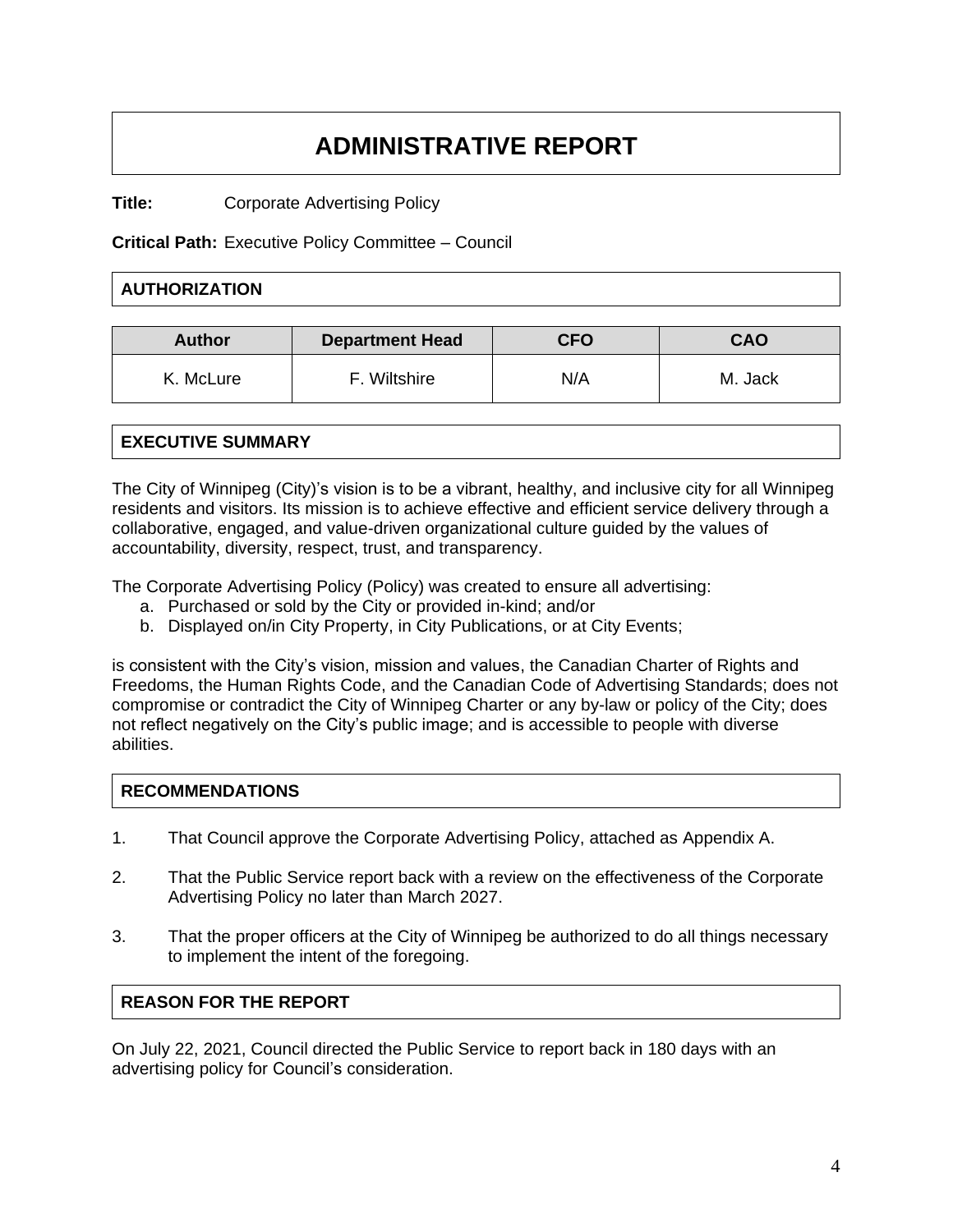At its February 24, 2022, meeting, Council granted a 60-day extension for the Public Service to report back.

Council approval is required for the adoption of a City Policy.

#### **IMPLICATIONS OF THE RECOMMENDATIONS**

If adopted by Council, the Public Service will implement the Corporate Advertising Policy (Policy) across all City departments, and their special operating agencies, and will review the Policy at a minimum of every five years.

#### **HISTORY/DISCUSSION**

The City of Winnipeg is a large organization that offers a wide variety of programs and services for its residents, visitors, and businesses. As the City continues to grow in diverse populations, traditional advertising plans are being amended to include social media tools, mobile applications, and niche publications and media.

City departments and their special operating agencies buy advertising to support the delivery of their unique programs and services to the public. A fulsome media mix is needed to inform, educate, engage, build awareness, and promote behaviour change to all residents. Advertising is also required to meet regulatory/legislative requirements, including public notice of elections, insect control, and property development applications.

Previously, the City of Winnipeg did not have an advertising policy that applied to all City departments and their special operating agencies, and advertising was researched, planned, purchased, and sold by individual departments in isolation.

Although individual departments will continue to research, plan, purchase, and sell advertising, the Policy will require department advertising plans be submitted through the Customer Service and Communications Department which will provide better awareness and tracking of City-wide advertising activities to ensure advertising is consistent with the Policy.

The purpose of the Policy is to ensure all advertising (as defined by the Policy) is consistent with the City's vision, mission and values, the Canadian Charter of Rights and Freedoms, the Human Rights Code, and the Canadian Code of Advertising Standards; does not compromise or contradict the City of Winnipeg Charter or any by-law or policy of the City; does not reflect negatively on the City's public image; and is accessible to people with diverse abilities.

The Policy includes the following key elements:

- $\circ$  An outline of requirements for Advertising purchased or sold by a department or special operating agency or provided in-kind to the City;
- $\circ$  An outline of requirements and restrictions for Advertising on/in City Property, in City Publications, or at City Events: and
- $\circ$  Responsibilities for City staff, including: the creation of templates and process documents for researching, planning, purchasing, and evaluating Advertising; the submission of advertising plans by departments and special operating agencies to the Customer Service & Communications Department; and reporting back to the departments with corporate advertising activities quarterly.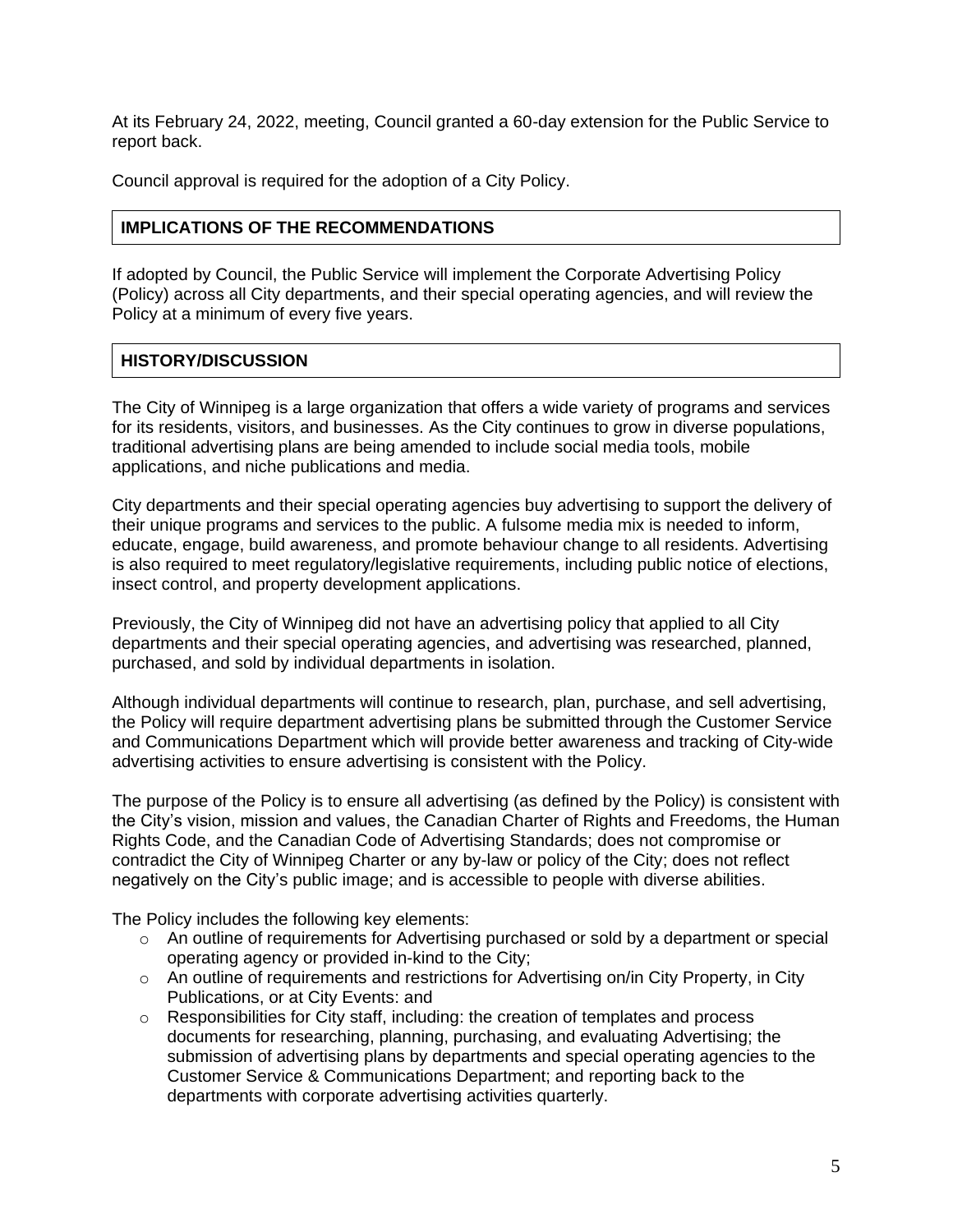The Policy applies to advertising by the City (whether purchased or provided in-kind) and advertising with the City on/in City Property, in City Publications, or at City Events (whether revenue-generating or provided by the City in-kind).

This Policy does not apply to advertising on property owned by the City but operated by parties other than the City pursuant to a lease or other agreement; or advertising on property (including online platforms) owned and operated by a third party and leased or licensed to the City for its use, unless adopted as part of the terms governing that agreement or use.

The Policy will be a companion to the Sponsorship Policy adopted on November 21, 2007, when Council recommended that the Winnipeg Public Service be directed to prepare a Citywide corporate policy on advertising as a companion to the Sponsorship Policy.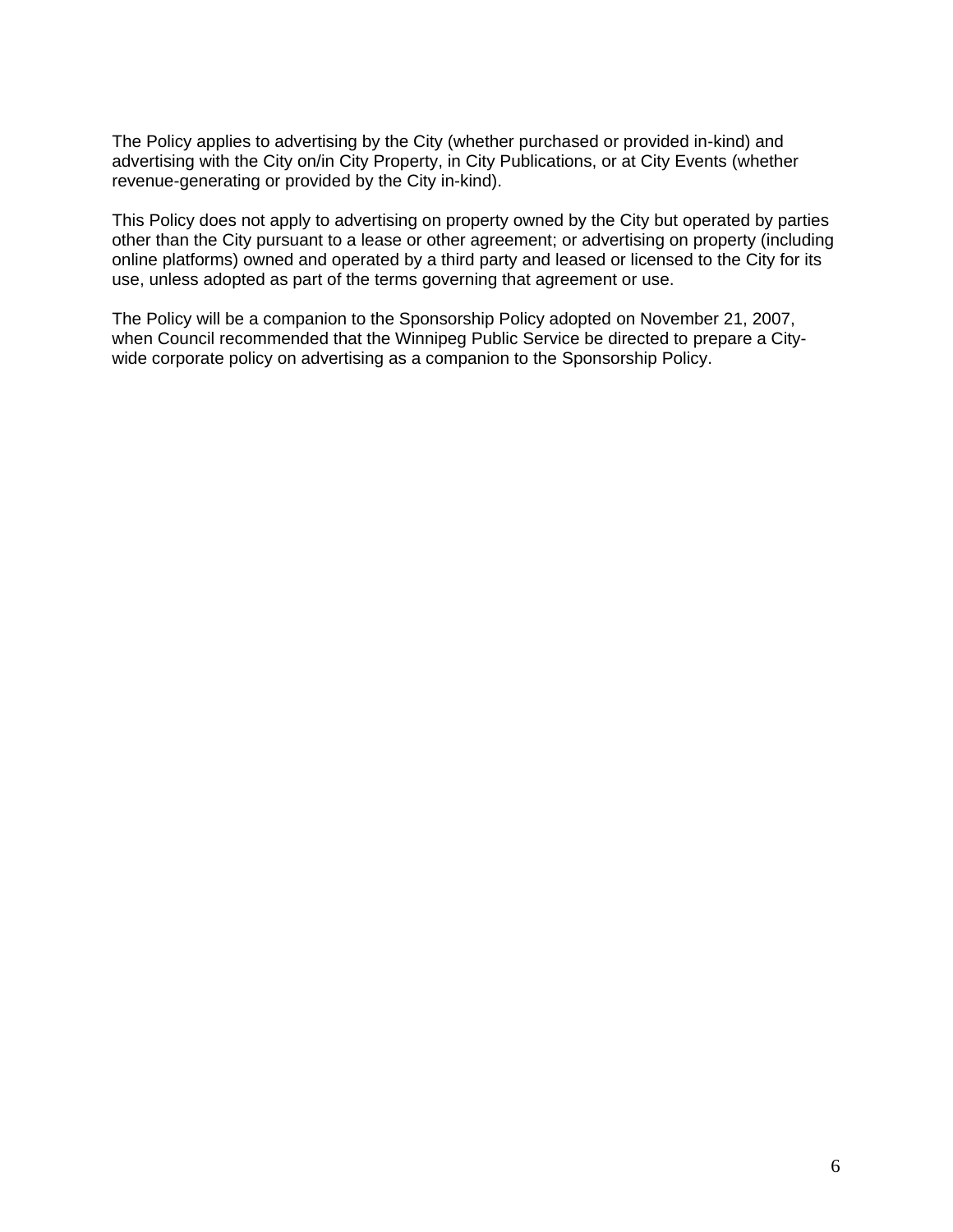**FINANCIAL IMPACT**

### **Financial Impact Statement Date:**

March 10, 2022

## **Project Name: Corporate Advertising Policy**

#### **COMMENTS:**

There are no financial implications associated with the recommendations in this report.

*"electronically approved by J. Peters"*

Jocelyn Peters, CPA, CGA Manager of Finance & Administration (Campus) Corporate Finance Department